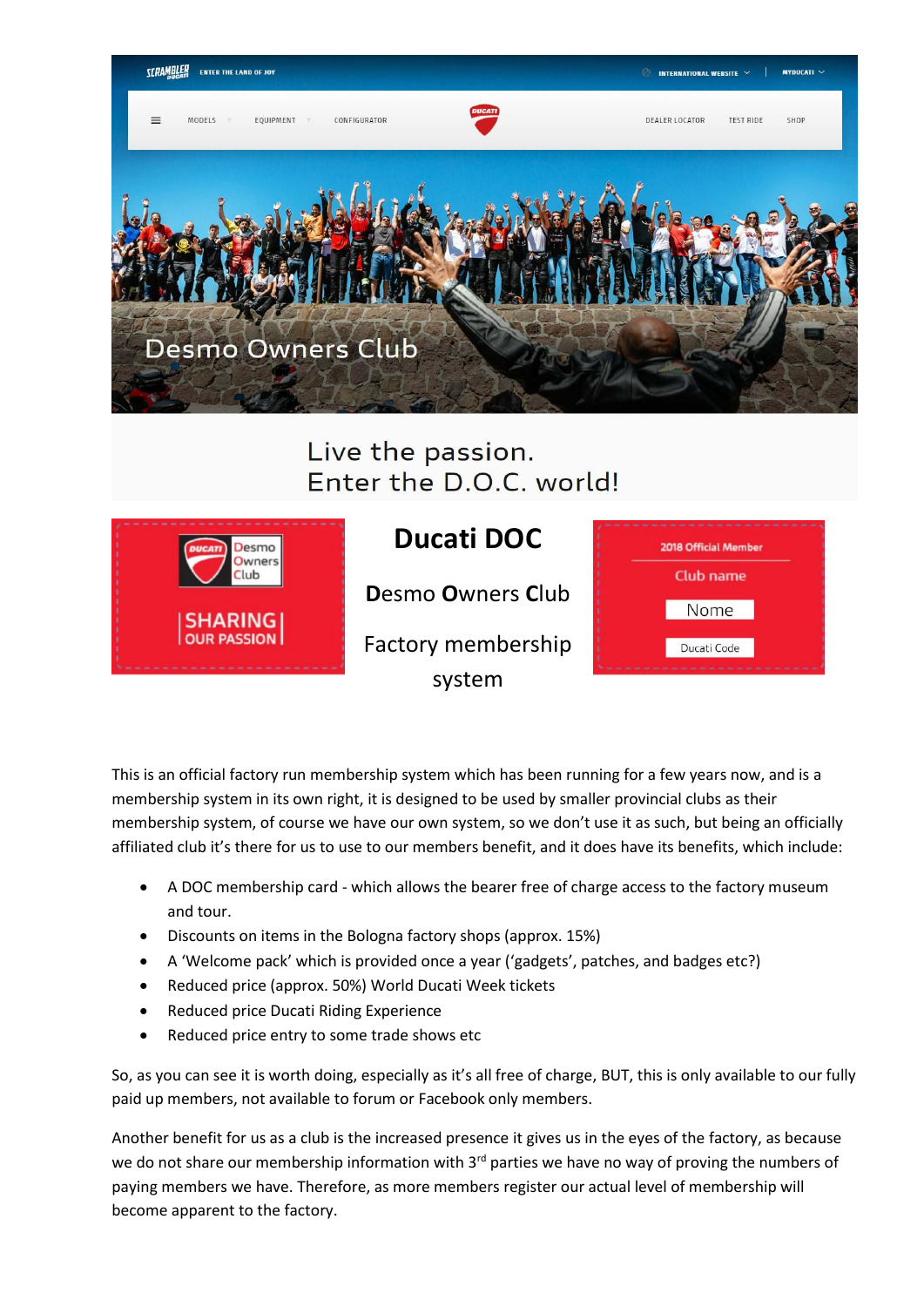This system runs for 1 year, from January to December, which means that we have to re-affiliate and reenrol all of our existing current members on the system, which we do for you in December/January, so if you are already on the system (and you are all paid up), you will be automatically re-enrolled, if you are unsure, please log on to MY DUCATI to check your status.

Now, as this system requires the sharing of personal info with a 3<sup>rd</sup> party (ie Ducati Motor Holding S.p.A) and the setting up of password access, this is something that members must instigate for themselves (as we do not share our members info with  $3<sup>rd</sup>$  parties)

## **So, if you want to take join in, this is where you need to start:**

Go to [www.ducati.com](https://www.ducati.com/gb/en/home) on the front page just under MY DUCATI click on SIGN UP And follow the sign-up procedure

Setting up you profile and access password will give you access to your info later on.... You must do this as this is the

**Please keep your info up to date as this address is where your Members Kit will go to.**



**Once you have signed up, or signed in you will see…**

| SCRAMBLER<br><b>ENTER THE LAND OF JOY</b> |                    | $\frac{N}{N}$ UNITED KINGDOM $\sim$<br>Hello, KEVIN ^ |               |                       |  |
|-------------------------------------------|--------------------|-------------------------------------------------------|---------------|-----------------------|--|
| $\equiv$<br>MODELS                        | CURRENT<br>FINANCE | <b>DUCATI</b><br>CONFIGURATOR                         | FIND A DEALER | PROFILE<br><b>DUC</b> |  |
|                                           | OFFERS             |                                                       |               | LOGOUT                |  |

**Click on Profile…**



**Next click on the 3 lines top left to get to MY PROFILE MY GARAGE MY CLUB**